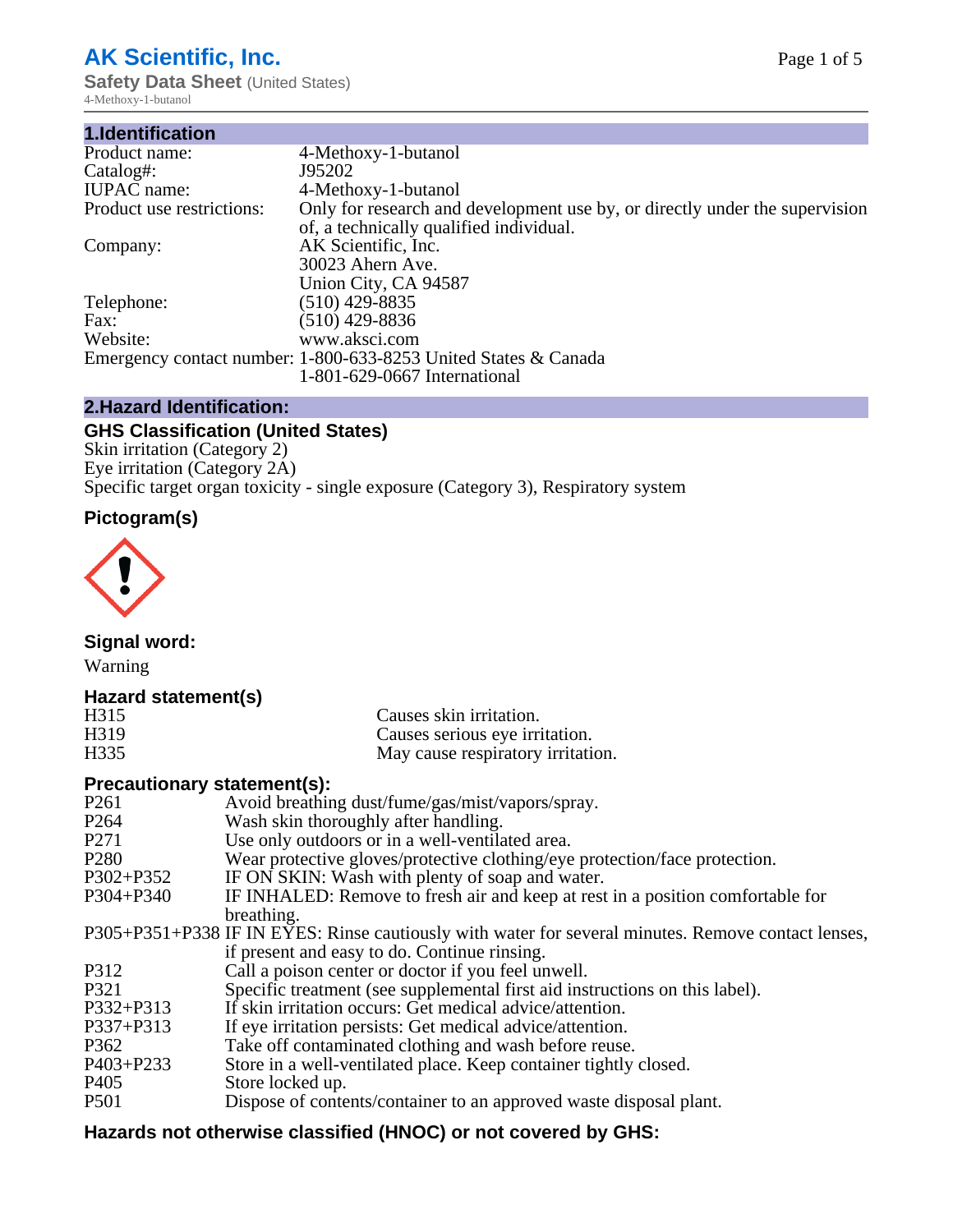#### None

#### **3.Composition/Information on Ingredients**

CAS#: 111-32-0 Purity: 95%

Synonyms: Not available. EC: Not available.

#### **4. First Aid Measures**

**General Information:** Immediately remove any clothing contaminated by the product. Move out of dangerous area. Consult a physician and show this safety data sheet.

**Inhalation:** Move person to fresh air. If not breathing, give artificial respiration. If breathing is difficult, give oxygen. Obtain medical aid.

**Skin contact:** Immediately flush skin with running water for at least 15 minutes while removing contaminated clothing and shoes. Wash clothing before reuse. Obtain medical aid immediately. **Eye contact:** Immediately flush open eyes with running water for at least 15 minutes. Obtain medical aid immediately.

**Ingestion:** Do NOT induce vomiting without medical advice. Rinse mouth with water. Never administer anything by mouth to an unconscious person. Obtain medical aid immediately.

**Most important symptoms and effects, both acute and delayed:** No further information available. Please see sections 2 and 11.

**Indication of any immediate medical attention and special treatment needed:** No further information available.

#### **5. Fire Fighting Measures**

**Suitable extinguishing media:** Use water spray, dry chemical, carbon dioxide, or chemical foam. **Specific hazards arising from the chemical:** Carbon oxides.

**Advice for firefighters:** As in any fire, wear a NIOSH-approved or equivalent, pressure-demand, self-contained breathing apparatus and full protective gear. During a fire, irritating and highly toxic gases may be generated by thermal decomposition or combustion.

#### **6. Accidental Release Measures**

**Personal precautions, protective equipment and emergency procedures:** Wear protective equipment and keep unprotected personnel away. Ensure adequate ventilation. Remove all sources of ignition. Prevent further leak or spill if safe to do so. For personal protective equipment, please refer to section 8.

**Environmental precautions:** Do not let product enter drains, other waterways, or soil.

**Methods and materials for containment and cleaning up:** Prevent further leak or spill if safe to do so. Vacuum, sweep up, or absorb with inert material and place into a suitable disposal container. Consult local regulations for disposal. See section 13 for further disposal information.

#### **7. Handling and Storage**

**Precautions for safe handling:** Avoid contact with skin, eyes, and personal clothing. Wash hands thoroughly after handling. Avoid breathing fumes. Use only with adequate ventilation. Wear suitable protective clothing, gloves, and eye/face protection. Keep away from sources of ignition. Minimize dust generation and accumulation. Keep container tightly closed. Open and handle container with care. Do not eat, drink, or smoke while handling.

**Conditions for safe storage, including any incompatibilities:** Store in a tightly-closed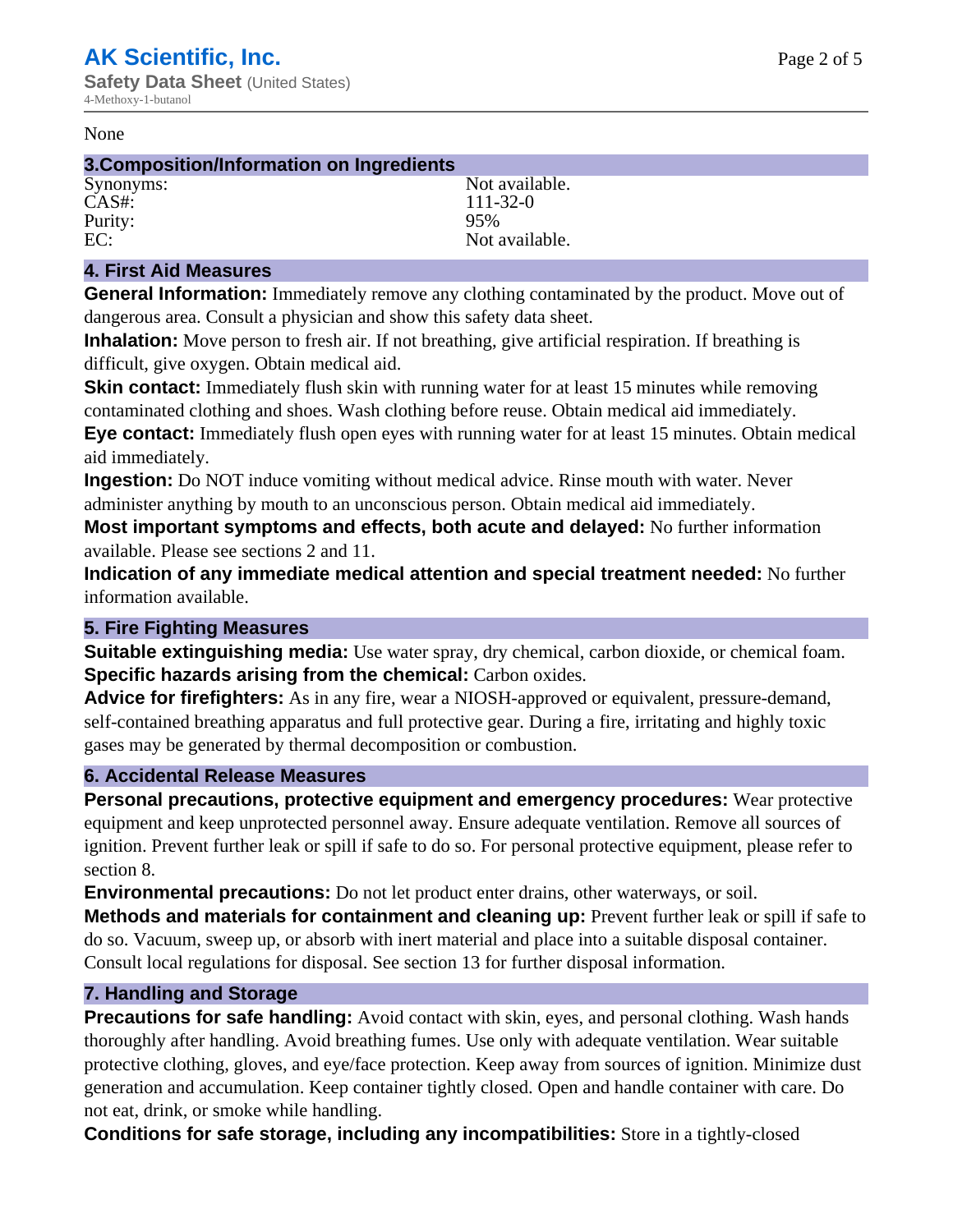container when not in use. Store in a cool, dry, well-ventilated area away from incompatible substances. Keep away from sources of ignition.

#### **8. Exposure Controls/Personal Protection**

#### **Exposure limits:**

| <b>OSHA PEL:</b>  | Not available. |
|-------------------|----------------|
| NIOSH REL:        | Not available. |
| <b>ACGIH TLV:</b> | Not available. |

**Appropriate engineering controls:** Avoid contact with skin, eyes, and clothing. Wash hands before breaks and immediately after handling the product. Facilities storing or utilizing this material should be equipped with an eyewash fountain. Use adequate general and local exhaust ventilation to keep airborne concentrations low.

#### **Personal protection**

| Eyes:        | Based on an evaluation of the eye or face hazards present, wear chemical splash-resistant<br>safety glasses or goggles with side protection. A face shield may be appropriate in some                                                                                      |
|--------------|----------------------------------------------------------------------------------------------------------------------------------------------------------------------------------------------------------------------------------------------------------------------------|
|              | workplaces. Use eyewear tested and approved under appropriate government standards<br>such as OSHA 29 CFR 1910.133 or EU EN166.                                                                                                                                            |
| Hands:       | Wear gloves selected based on an evaluation of the possible hazards to hands and skin,                                                                                                                                                                                     |
|              | the duration of use, the physical conditions of the workplace, and the chemical resistance<br>and physical properties of the glove material.                                                                                                                               |
|              | Skin and body: Protective clothing must be selected based on the hazards present in the workplace, the                                                                                                                                                                     |
|              | physical environment, the duration of exposure, and other factors. No fabric can provide<br>protection against all potential hazards; therefore it is important to select the appropriate                                                                                  |
|              | protective clothing for each specific hazard. At the minimum, wear a laboratory coat and<br>close-toed footwear.                                                                                                                                                           |
| Respiratory: | Respirators are not a substitute for accepted engineering control measures such as<br>enclosure or confinement of the operation, general and local ventilation, and substitution<br>of less toxic materials. When respiratory personal protective equipment is appropriate |
|              | based on an assessment of respiratory hazards in the workplace, use a NIOSH- or                                                                                                                                                                                            |
|              | CEN-certified respirator.                                                                                                                                                                                                                                                  |

| Colorless liquid          |
|---------------------------|
| C5H12O2                   |
| 104.15                    |
| Not available.            |
| Not available.            |
| $66^{\circ}$ C@7mmHg      |
| Not available.            |
| $73^{\circ}C$             |
| Not available.            |
| Please see section 2.     |
| Not available.            |
| Not available.            |
| Not available.            |
| Slightly soluble in water |
| 0.93                      |
| 1.41                      |
| Not available.            |
| Not available.            |
| Not available.            |
| Not available.            |
|                           |

#### **10. Stability and Reactivity**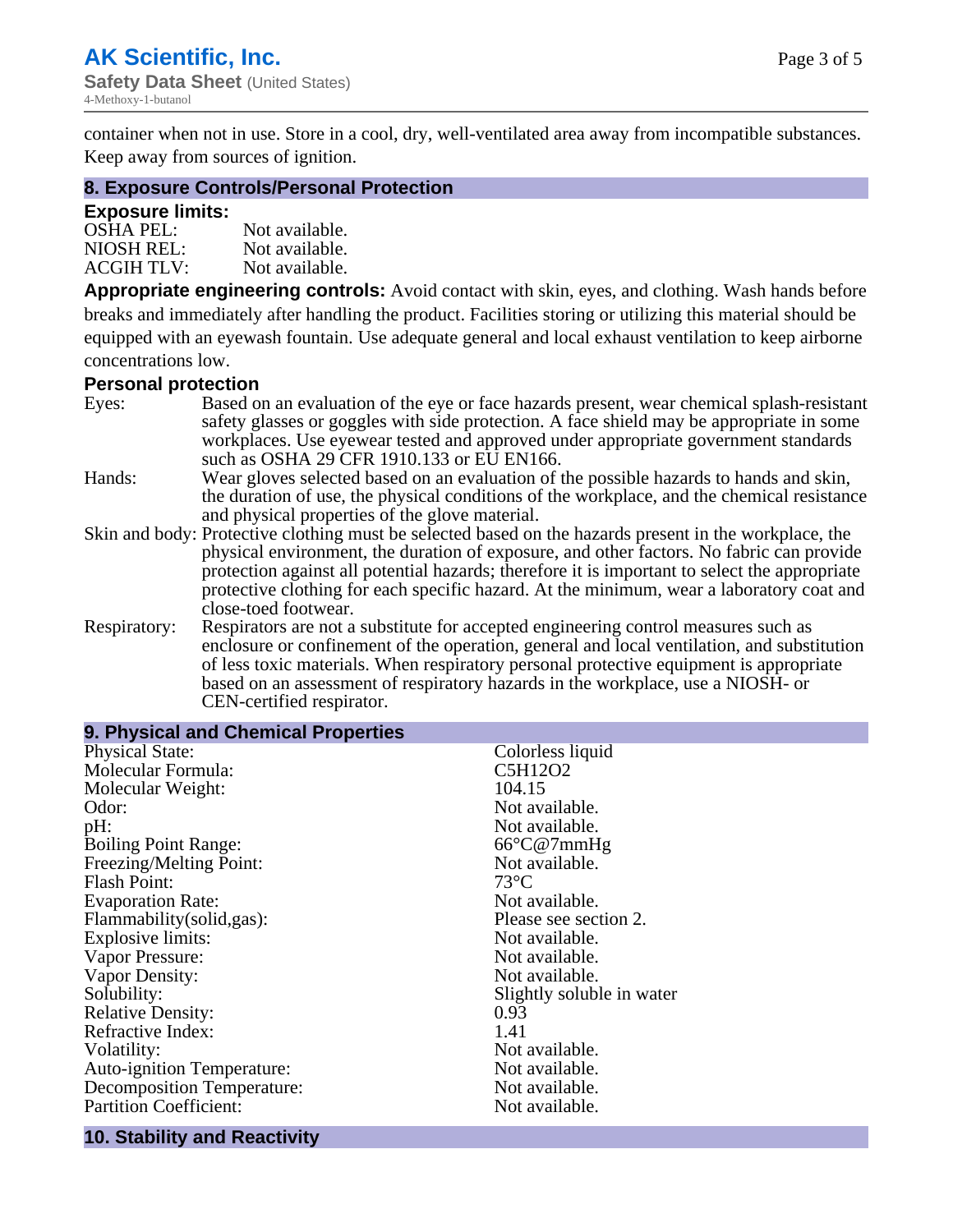| Reactivity:                         | Not available.                                       |
|-------------------------------------|------------------------------------------------------|
| Chemical stability:                 | Stable under recommended temperatures and pressures. |
| Possibility of hazardous reactions: | Not available.                                       |
| Conditions to avoid:                | Dust generation.                                     |
| Incompatible materials:             | Strong oxidizing agents.                             |
| Hazardous decomposition products:   | Carbon oxides.                                       |
|                                     |                                                      |

#### **11. Toxicological Information**

| Not available.                                      |
|-----------------------------------------------------|
| Not available.                                      |
| Inhalation, eye contact, skin contact, ingestion.   |
| Skin contact may result in inflammation             |
| characterized by itching, scaling, reddening,       |
| blistering, pain or dryness. Eye contact may result |
| in redness, pain or severe eye damage. Inhalation   |
| may cause irritation of the lungs and respiratory   |
| system. Overexposure may result in serious illness  |
|                                                     |

or death.

#### **Carcinogenicity**

| IARC: | Not classified.                                                                                       |
|-------|-------------------------------------------------------------------------------------------------------|
| NTP:  | Not listed.                                                                                           |
| OSHA: | Not listed.                                                                                           |
|       | Acute toxic effects: Inflammation of the eye is characterized by redness, watering, and itching. Skin |
|       | inflammation is characterized by itching, scaling, reddening, or, occasionally,                       |
|       | blistering.                                                                                           |

| <b>12. Ecological Information</b> |                |
|-----------------------------------|----------------|
| Ecotoxicity:                      | Not available. |
| Persistence and degradability:    | Not available. |
| Bioaccumulative potential:        | Not available. |
| Mobility in soil:                 | Not available. |
| Other adverse effects:            | Not available. |

### **13. Disposal Considerations**

Disposal of waste: Chemical waste generators must determine whether a discarded chemical is classified as hazardous waste. US EPA guidelines for the classification determination are listed in 40 CFR 261.3. Additionally, waste generators must consult state and local hazardous waste regulations to ensure complete and accurate classification. Observe all federal, state and local regulations when disposing of the substance.

Disposal of packaging: Do not reuse containers. Dispose of as unused product.

| <b>14. Transportation Information</b> |                |
|---------------------------------------|----------------|
| <b>DOT (United States)</b>            |                |
| UN number:                            | Not hazmat     |
| Proper shipping name:                 | Not available. |
| Transport hazard class:               | Not available. |
| Packing group:                        | Not available. |
| <b>IATA</b>                           |                |
| <b>UN Number:</b>                     | Not DG         |
| Proper shipping name:                 | Not available. |
| Transport hazard class:               | Not available. |
| Packing group:                        | Not available. |